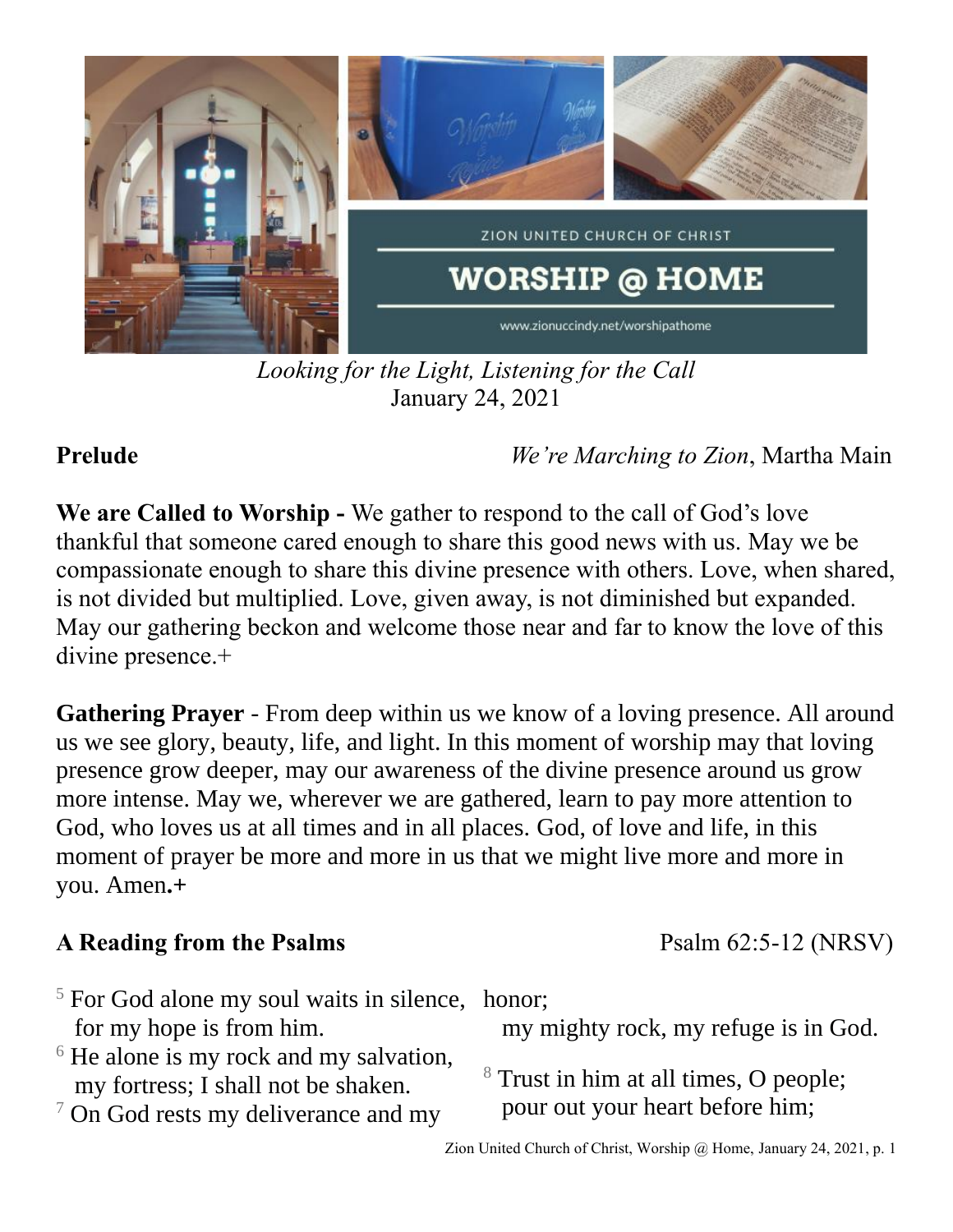God is a refuge for us. *Selah*

<sup>9</sup> Those of low estate are but a breath, those of high estate are a delusion; in the balances they go up; they are together lighter than a breath.  $10$  Put no confidence in extortion. and set no vain hopes on robbery; <sup>11</sup> Once God has spoken; twice have I heard this: that power belongs to God, 12 and steadfast love belongs to you, O Lord. For you repay to all according to their work.

on them.

**Song 1** *Will You Let Me Be Your Servant,* YouTube

if riches increase, do not set your heart

## **Sharing Our Joys and Concerns**

**A Time of Prayer:** *You are welcome to send prayer requests to Pastor Sarah. Spend a few moments connecting with God and lifting up your prayers.* **The Lord's Prayer** (unison)

Our Father, who art in heaven, hallowed be thy name, thy kingdom come, thy will be done, on earth as it is in heaven. Give us this day our daily bread. And forgive us our debts, as we forgive our debtors. And lead us not into temptation, but deliver us from evil. For thine is the kingdom, and the power, and the glory, forever. Amen.

## **We Hear God's Word** Mark 1:14-20 (NRSV)

14 Now after John was arrested, Jesus came to Galilee, proclaiming the good news of God, <sup>15</sup>and saying, 'The time is fulfilled, and the kingdom of God has come near; repent, and believe in the good news.'

16 As Jesus passed along the Sea of Galilee, he saw Simon and his brother Andrew casting a net into the lake—for they were fishermen.  $17$ And Jesus said to them, 'Follow me and I will make you fish for people.' <sup>18</sup>And immediately they left their nets and followed him. <sup>19</sup>As he went a little farther, he saw James son of Zebedee and his brother John, who were in their boat mending the nets. <sup>20</sup>Immediately he called them; and they left their father Zebedee in the boat with the hired men, and followed him.

Jonah 3:1-4:2 (NRSV)

The word of the LORD came to Jonah a second time, saying,  $2$  Get up, go to Nineveh, that great city, and proclaim to it the message that I tell you.<sup>'</sup> <sup>3</sup>So Jonah

Zion United Church of Christ, Worship @ Home, January 24, 2021, p. 2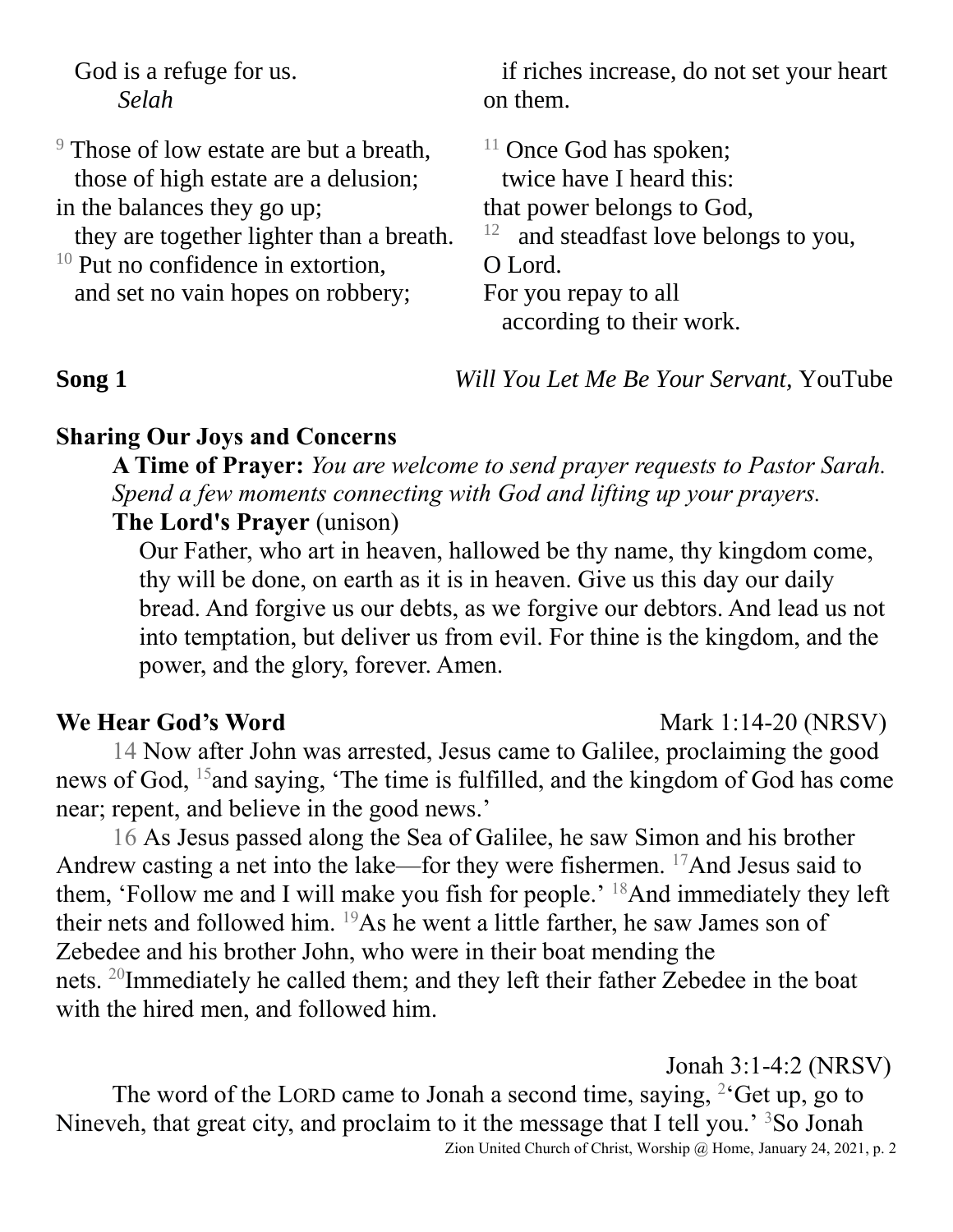set out and went to Nineveh, according to the word of the LORD. Now Nineveh was an exceedingly large city, a three days' walk across. <sup>4</sup>Jonah began to go into the city, going a day's walk. And he cried out, 'Forty days more, and Nineveh shall be overthrown!' <sup>5</sup>And the people of Nineveh believed God; they proclaimed a fast, and everyone, great and small, put on sackcloth.

6 When the news reached the king of Nineveh, he rose from his throne, removed his robe, covered himself with sackcloth, and sat in ashes. <sup>7</sup>Then he had a proclamation made in Nineveh: 'By the decree of the king and his nobles: No human being or animal, no herd or flock, shall taste anything. They shall not feed, nor shall they drink water. <sup>8</sup>Human beings and animals shall be covered with sackcloth, and they shall cry mightily to God. All shall turn from their evil ways and from the violence that is in their hands. <sup>9</sup>Who knows? God may relent and change his mind; he may turn from his fierce anger, so that we do not perish.'

10 When God saw what they did, how they turned from their evil ways, God changed his mind about the calamity that he had said he would bring upon them; and he did not do it.

But this was very displeasing to Jonah, and he became angry. <sup>2</sup>He prayed to the LORD and said, 'O LORD! Is not this what I said while I was still in my own country? That is why I fled to Tarshish at the beginning; for I knew that you are a gracious God and merciful, slow to anger, and abounding in steadfast love, and ready to relent from punishing.

**Song 2** *The Summons,* YouTube

**Meditation** *Casting Wide*

**Music for Reflection** *I Am the Light of the World*, Martha Main

# **We Respond to God's Word with Our Giving**

**Invitation -** Gestures of gratitude are a demonstration that a blessing or benefit has been received. We heard a call, dropped our nets and came to our worship this day to find new life. The gifts we give today are but tokens of the blessings of the new life we live in Christ. Bring your gifts with joy for they remind us of just how blessed we are to know this love that flows so generously from the spirit of God.**+**

You can mail your offerings to our office. We check the mail regularly. Zion United Church of Christ